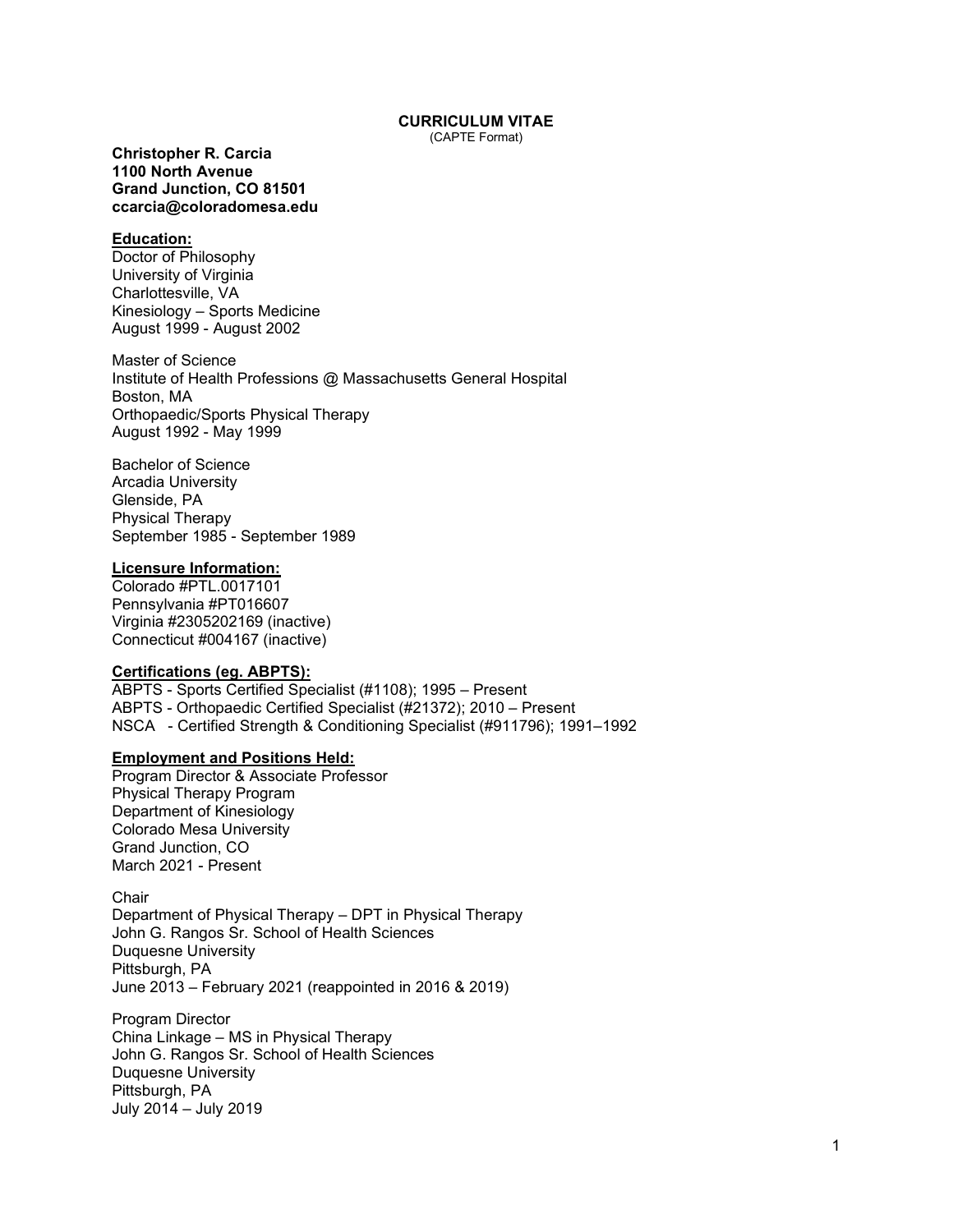Program Director Ph.D. in Rehabilitation Sciences John G. Rangos Sr. School of Health Sciences Duquesne University Pittsburgh, PA July 2009 – February 2021

Associate Professor Tenured – Department of Physical Therapy John G. Rangos Sr. School of Health Sciences Duquesne University Pittsburgh, PA July 2008 – February 2021

Assistant Professor Tenure track – Department of Physical Therapy John G. Rangos Sr. School of Health Sciences Duquesne University Pittsburgh, PA September 2002 – June 2008

Staff Physical Therapist Tri-State Physical Therapy Seven Fields, PA March 2008 – November 2020

Staff Physical Therapist Centers for Rehab Services Mars, PA May 2004 – March 2008

Research Assistant Non-tenured University of Virginia Charlottesville, VA August 2000 – August 2002

**Director** Physical Therapy & Sports Medicine Associates (PTSMA) Bristol, CT September 1993 – August 1999

Staff Physical Therapist Physical Therapy & Sports Medicine Associates Bristol, CT October 1989 - 1993

#### **Refereed Peer Reviewed Publications**

Hannah DC, Scibek JS, **Carcia CR**, Phelps AL. Junior and collegiate tennis players display similar bilateral asymmetries of humeral retroversion. *J Athl Train.* Submitted – under review.

Carroll LA, Kivlan BR, Martin RL, Phelps AL, Carcia CR. The single leg squat test: a 'top-down' or 'bottom-up' functional performance test? *Intl J Sports Phys Ther.* In-press.

Cacolice PA, **Carcia CR**, Scibek JS. Shoulder flexion torque is augmented by a volitional abdominal isometric contraction. *J Strength Cond Res.* In-press. https://doi.org/10.1519/JSC.0000000000003277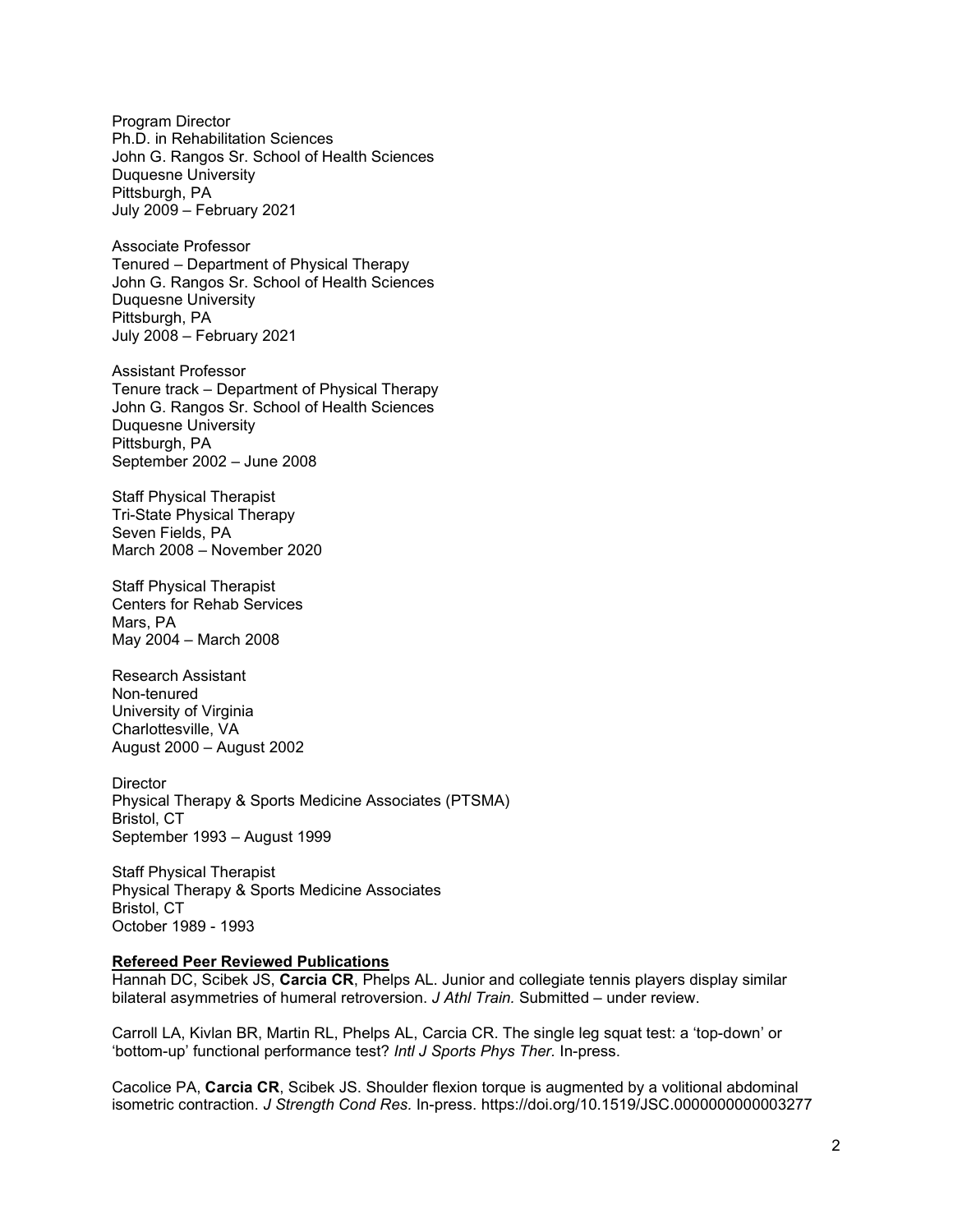Cacolice PA, **Carcia CR**, Scibek JS, Phelps AL. Ground reaction forces are predicted with functional and clinical tests in healthy collegiate students. *J Clin Med.* 9, 2907; doi:10.3390/jcm9092907

**Carcia CR**, Cacolice PA, McGeary S. Defining lower extremity dominance: the relationship between preferred lower extremity and two functional tasks. *Intl J Sports Phys Ther*. 14(2):188-191, 2019

Hannah DC, Scibek JS, **Carcia CR**, Phelps AL. Reliability and validity of a 1-person technique to measure humeral torsion using ultrasound. *J Athl Train*. 53(6):590-596, 2018.

Martin RL, Chimenti R, Cuddeford T, Houck J, Matheson JW, McDonough CM, Paulseth S, Wukich DK, **Carcia CR**. Achilles pain, stiffness and muscle power deficits: midportion Achilles tendinopathy revision 2018. *J Orthop Sports Phys Ther*. 48(5):A1-A38, 2018.

Hannah DC, Scibek JS, **Carcia CR**. Strength profiles in healthy individuals with and without scapular dyskinesis. *Intl J Sports Phys Ther*. 12(3):390-401, 2017.

Kivlan BR, **Carcia CR**, Christoforetti JJ, Martin RL. Comparison of range of motion, strength, and hop test performance of dancers with and without femoroacetabular impingement. *Intl J Sports Phys Ther*. 11(4):527-535, 2016.

Kivlan BR, **Carcia CR**, Clemente R, Phelps AL, Martin RL. The effect of ASTYM therapy on muscle strength: a blinded, randomized, clinically controlled trial. *BMC Musculoskeletal Disorders*. 16(325):1-10, 2015.

Cacolice PA, **Carcia CR**, Scibek JS, Phelps AL. The use of functional tests to predict sagittal plane knee kinematics in NCAA-D1 female athletes. *Intl J Sports Phys Ther*. 10(4):1-12, 2015.

Scibek JS, **Carcia CR**. Validation of a new method for assessing scapular anterior-posterior tilt. *Intl J Sports Phys Ther*. 9(5):644-656, 2014.

**Carcia CR**, Cacolice PA, Scibek JS. Sidelying glenohumeral internal rotation values in healthy collegiate populations. *Intl J Sports Phys Ther*. 8(6):793-799, 2013.

Scibek JS, **Carcia CR**. Validation and repeatability of a shoulder biomechanics data collection methodology and instrumentation. *J Appl Biomech*. 29(5):609–615, 2013.

Kivlan BR, **Carcia CR**, Clemente FR, Phelps AL, Martin RL. Reliability and validity of functional performance tests in dancers with hip dysfunction. *Intl J Sports Phys Ther*. 8(4):360-369, 2013.

**Carcia CR**, Scibek JS. Causation & management of calcific tendonitis and periarthritis. *Current Opinion in Rheumatology.* 25(2):204-209, 2013.

Lindenberg KM, **Carcia CR**. The influence of heel height on vertical ground reaction force during landing tasks in recreationally active and athletic collegiate females. *Intl J Sports Phys Ther.* 8(1):1-8, 2013.

Scibek J, **Carcia CR**. Presentation and conservative management of acute calcific tendinopathy: a case study & literature review. *Journal of Sport Rehabilitation*. 21:334-342, 2012.

Scibek J, **Carcia CR**. Assessment of scapulohumeral rhythm for scapular plane shoulder elevation using a modified digital inclinometer. *World J Orthop.* 3(6):87-94, 2012.

**Carcia CR**, Kivlan B, Scibek JS. Time to peak force is related to frontal plane landing kinematics in females. *Physical Therapy in Sport,* 13(2):73-79, 2012.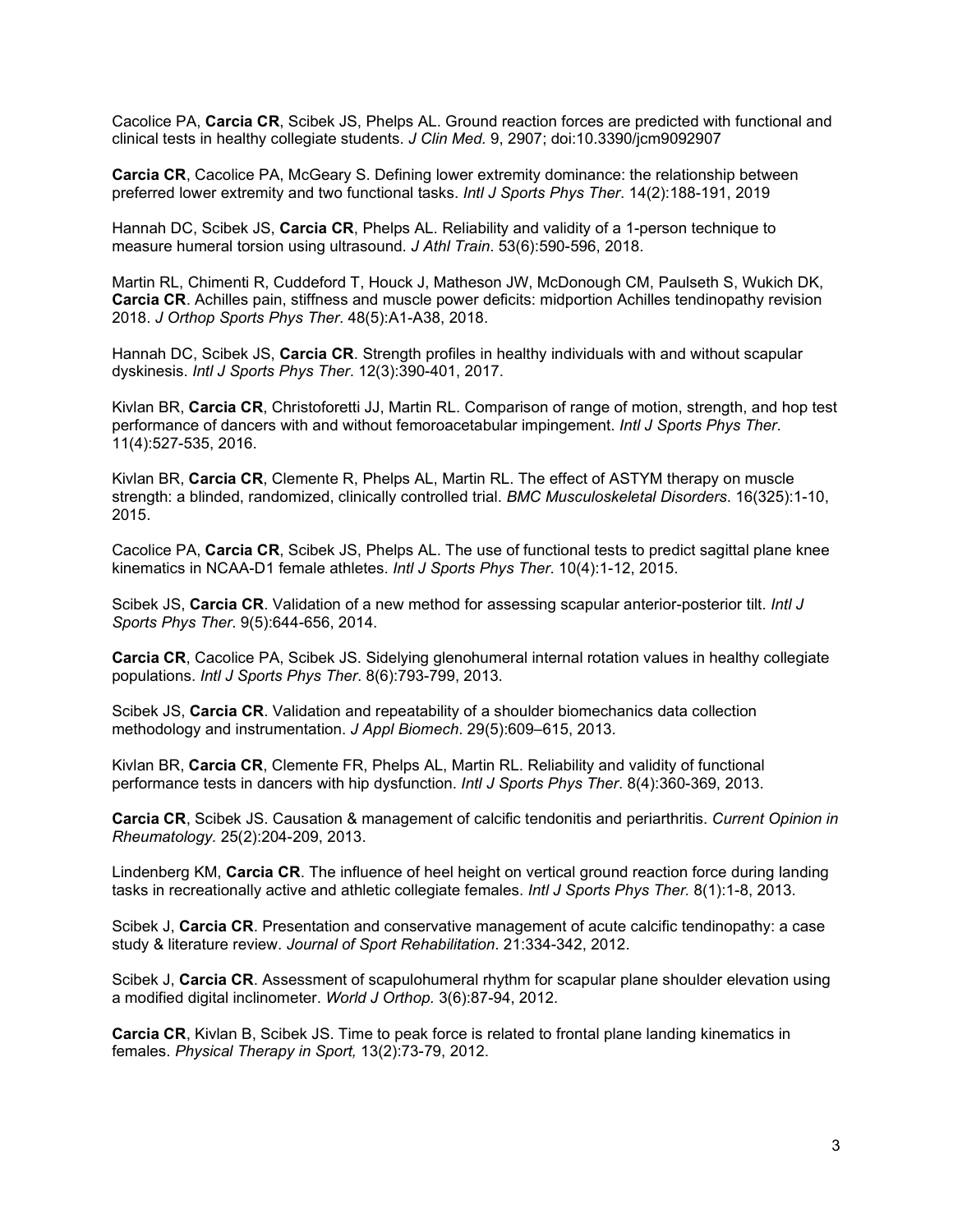Lindenberg KM, **Carcia CR**, Phelps AL, Martin RL, Burrows AM. The influence of heel height on sagittal plane knee kinematics during landing tasks in recreationally active and athletic collegiate females. *Intl J Sports Phys Ther.*, 6(3):186-189, 2011.

**Carcia CR**, Kivlan B, Scibek JS. The relationship between lower extremity closed kinetic chain strength and sagittal plane landing kinematics in female athletes. *Intl J Sports Phys Ther.* 6(1):1-9, 2011.

**Carcia CR**, Martin RL, Houck J, Wukich DK. Achilles pain, stiffness and muscle power deficits: Achilles tendinitis: Clinical practice guidelines – Orthopaedic section of the APTA. *J Orthop Sports Phys Ther.*  40(9):A1-A26, 2010.

Lindenberg KM, **Carcia CR**. Muscle response times between shoe and no-shoe conditions following a weight-bearing rotary perturbation are similar in females. *Journal of Electromyography and Kinesiology* 19:e329–e333, 2009.

**Carcia CR**, Martin RL, Drouin JM. Evidence of validity for the foot and ankle ability measure in athletes with chronic ankle instability. *J Athl Train*, 43(2):179-183, 2008.

**Carcia CR**, Martin RL. The influence of gender on gluteus medius activity during a drop vertical jump. *Physical Therapy in Sport,* 8:169 – 176, 2007.

**Carcia CR**, Drouin JM, Houglum PA. The influence of a foot orthotic on lower extremity transverse plane kinematics in collegiate female athletes with pes planus. *J Sports Sci & Med,* 5:646 – 655, 2006.

Shultz SJ, **Carcia CR**, Gansneder BM, Perrin DH: The independent and interactive effects of navicular drop and Q-angle on neuromuscular responses to a weight bearing perturbation. *J. Athl Train.*, 41(3):251 – 259, 2006.

Padua DA, Arnold BL, Perrin DH, Gansneder BM, **Carcia CR**, Granata KP: Fatigue, vertical leg stiffness and stiffness control strategies in males and females. *J Athl Train.*, 41(3):294 – 304, 2006.

**Carcia CR**, Eggen J, Shultz SJ: Hip abductor fatigue affects frontal plane landing angle but not excursion during a drop jump. *J. Sport Rehab;* 14:321 – 331, 2005.

Martin RL, Manning C, **Carcia CR**, Conti S: An outcome study of chronic Achilles tendonosis following excision of the Achilles tendon and flexor hallucis longus transfer. *Foot & Ankle International;* 26(9):691 – 697, 2005.

**Carcia CR**, Shultz SJ, Granata KP, Perrin DH, Martin RL: Females recruit quadriceps faster than males at multiple knee flexion angles following a weight-bearing rotary perturbation. *Clin J Sport Med;* 15(3):167-171, 2005.

Padua DA, **Carcia CR**, Wilson SE, Granata KP: Lower extremity stiffness and stiffness recruitment strategies between males and females during hopping. *J Motor Behav;* 37(2):111-125, 2005.

**Carcia CR**, Shultz SJ, Granata KP, Gansneder BM, Perrin DH: Knee ligament behavior following a controlled loading protocol does not differ by menstrual cycle day. *Clin. Biomechanics;* 19:1048-1054, 2004.

Shultz SJ, **Carcia CR**, Perrin DH: Knee joint laxity affects muscle activation patterns at the knee. *J Electromyography & Kinesiology;* 14(4):475-483, 2004.

Gross SM, **Carcia CR**, Gansneder BM, Shultz SJ: Rate of force application during knee arthrometer measurements affects stiffness but not displacement. *J Orthop Sports Phys Ther.;* 34(3):131-138, 2004.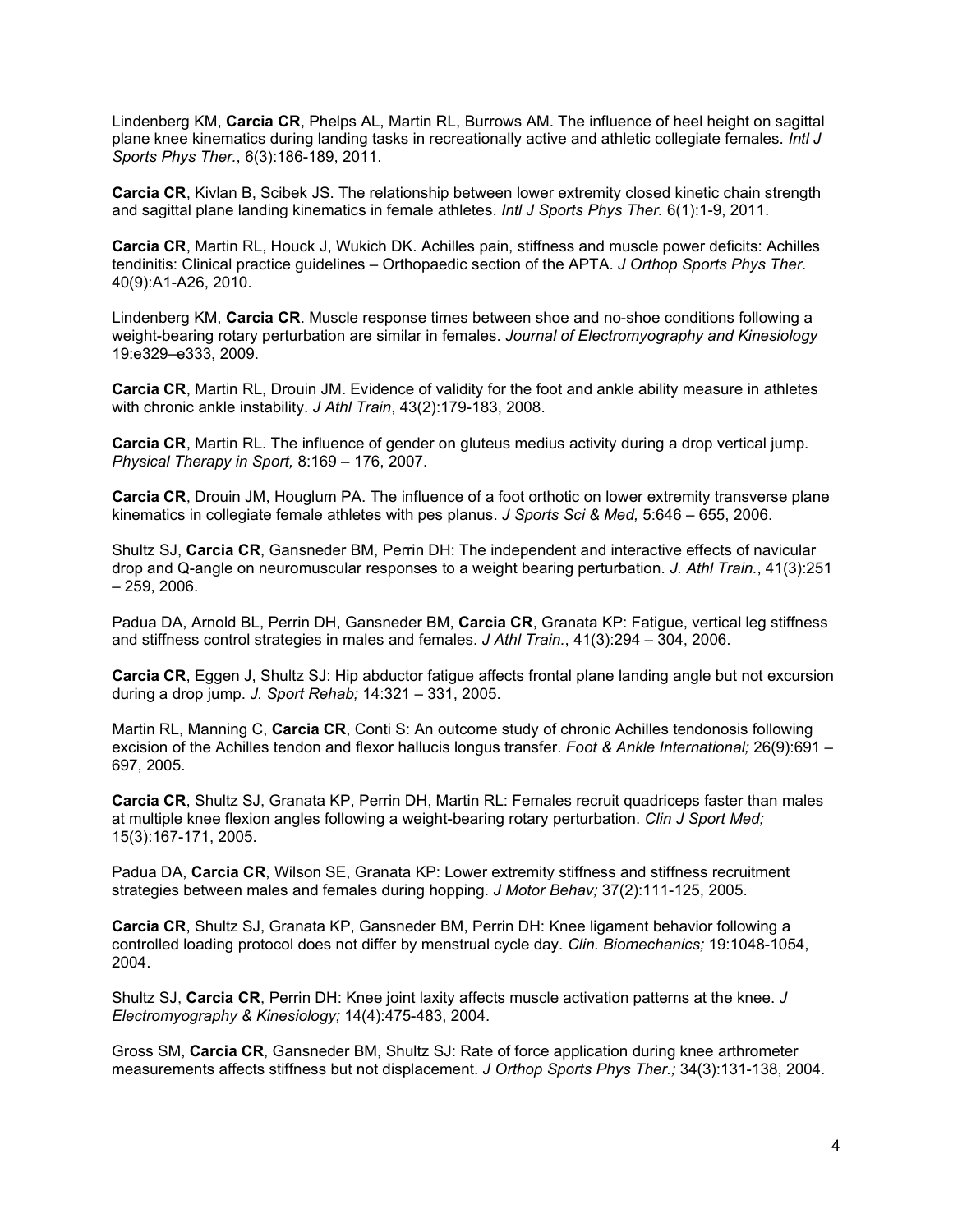Hargrave M, **Carcia CR**, Shultz SJ, Gansneder BM: Subtalar pronation does not affect ground reaction forces. *J Athl Train.;* 37(1):18 – 23, 2003.

Olmsted LC, **Carcia CR**, Hertel JN, Shultz SJ: Efficacy of the star excursion balance test in detecting balance deficits in subjects with functional ankle instability. *J Athl Train*.; 37(4):501 – 506, 2002.

## **Non-Refereed Peer Reviewed Publications**

**Carcia CR**, Scibek JS, Seagrave CJ. Evaluation & management of common cycling injuries. Monograph for APTA, Orthopaedic Section. *ISC* 23.1.2:pp.1-34, August, 2013.

**Carcia CR**. Commentary. *J Athl Train.,* 46(2):168-169, 2011.

Lindenberg KM, **Carcia CR**, Martin RL: Clinical application of functional foot orthoses. *Orthopaedic Physical Therapy Practice.* 22(3):141-146, 2010.

Martin RL**,** Paulseth S, **Carcia CR**: Taping techniques for Achilles tendinopathy. *Orthopaedic Physical Therapy Practice.* 21 (2): 47-48: 2009.

Chu BI, Martin RL, **Carcia CR**, Gibbs AE, Sekiya JK. Surgical techniques and post-operative rehabilitation for isolated posterior cruciate ligament injuries. *Orthopaedic Physical Therapy Practice;* 19(3):183-187, 2007.

**Carcia CR**, Martin RL. Isolated posterior cruciate ligament injuries Part II: Natural history, rehabilitation principles and case study. *Orthopaedic Physical Therapy Practice;* 19(3):137-141, 2007.

**Carcia CR**, Martin RL. Isolated posterior cruciate ligament injuries Part I: anatomy, biomechanics, mechanism of injury and examination. *Orthopaedic Physical Therapy Practice,* 19:81-86, 2007.

**Carcia CR**, Martin RL. Controversies in chronic ankle instability. *Orthopaedic Physical Therapy Practice;*  19(1):54-55, 2007.

**Carcia CR,** Martin RR, Civitello M: Ultrasound Efficacy (Letter to the Editor). *Phys Ther;* 84(10):982-983, 2004.

#### **Book Chapters**

**Carcia CR**; "Head, Neck, and Trunk" – Chapter 8. In: Houglum PA, Bertoti DB, eds. Brunnstrom's Clinical Kinesiology 6<sup>th</sup> edition. Philadelphia, PA: FA Davis; 2011.

**Carcia CR** & Bertoti DB; "Pelvis & Hip"- Chapter 9. In: Houglum PA, Bertoti DB, eds. Brunnstrom's Clinical Kinesiology 6th edition. Philadelphia, PA: FA Davis; 2011.

Martin RL, **Carcia CR**, Belczyk R, Wukich DK; Foot and Ankle Clinical Decision Making. In: Sueki D, Brechter J, eds. Orthopedic Rehabilitation Clinical Advisor. St. Louis, MO: Elsevier; 2009.

## **Peer Reviewed Scientific and Professional Presentations:**

Cacolice PA, Starkey BE, Carcia CR, Higgins PE. Research Dominance Definitions May Not Identify Higher Risk Limb for Anterior Cruciate Ligament Injury *J Athl Train*., 55(6):S-94, 2020. (Virtual) National Athletic Trainer's Association Meeting June, 2020

Hannah DS, Scibek JS, Carcia CR, Phelps AM. Junior and Collegiate Tennis Players Display Similar Bilateral Asymmetries of Humeral Retroversion South Carolina Athletic Trainer's Association Meeting Columbia, SC July, 2019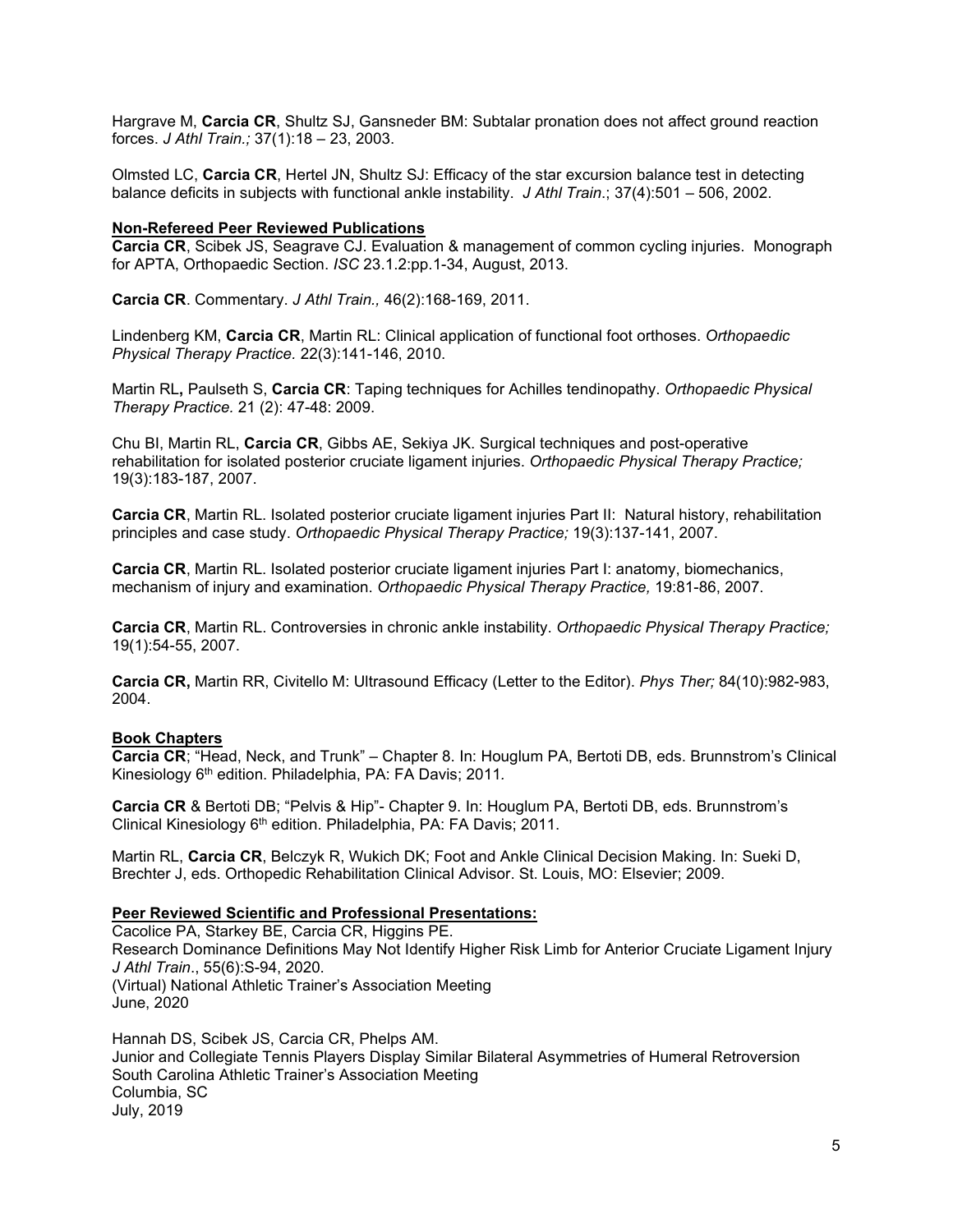Hannah DS, Scibek JS, **Carcia CR**, Phelps AM. Measuring Humeral Torsion with Ultrasound Eastern Athletic Trainer's Association Meeting Philadelphia, PA January, 2017

Cacolice PA, **Carcia CR**, Scibek JS. Landing kinematics can be predicted with lower extremity functional tests. *J Athl Train*., 50(3):S-109, 2015. 66th National Athletic Trainer's Association Meeting St. Louis, MO June, 2015

Cacolice PA, **Carcia CR**, Scibek JS. Sagittal plane landing kinematics are predicted with lower extremity muscular power tests. *J Athl Train*., 49(3):S-209, 2014. 65th National Athletic Trainer's Association Meeting Indianapolis, IN June, 2014

Kivlan B, Martin RL, **Carcia CR**, Christoforetti JJ. Comparison of hop-test performance of dancers with and without femoracetabular impingement. *J Orthop Sports Phys Ther*., 44(1):A-34, 2014. APTA – Combined Sections Meeting - Sports Programming Las Vegas, NV February, 2014

Scibek JS, Gatti JM, **Carcia CR**, Vomer R. A modified digital inclinometer is a valid instrument for measuring scapular anterior-posterior tilt in shoulder injured subjects. *J Athl Train*., 48(3):S-180, 2013. 64<sup>th</sup> National Athletic Trainer's Association Meeting Las Vegas, NV June, 2013

Cacolice PA, **Carcia CR**, Scibek JS. Shoulder flexion torque is augmented by a volitional abdominal contraction. *J Athl Train.*, 48(3):S-155, 2013. 64<sup>th</sup> National Athletic Trainer's Association Meeting Las Vegas, NV June, 2013

**Carcia CR**, Cacolice PA, Scibek J. The sleeper stretch as an evaluative measure – a preliminary report. *J Athl Train.*, 47(3): S-78, 2012. 63rd National Athletic Trainer's Association Meeting St. Louis, MO June, 2012

**Carcia CR**, McGeary S. Defining lower extremity dominance. *J Orthop Sports Phys Ther*., 42(1):A-25, 2012. APTA – Combined Sections Meeting - Platform presentation (Orthopaedic Section) Chicago, IL February, 2012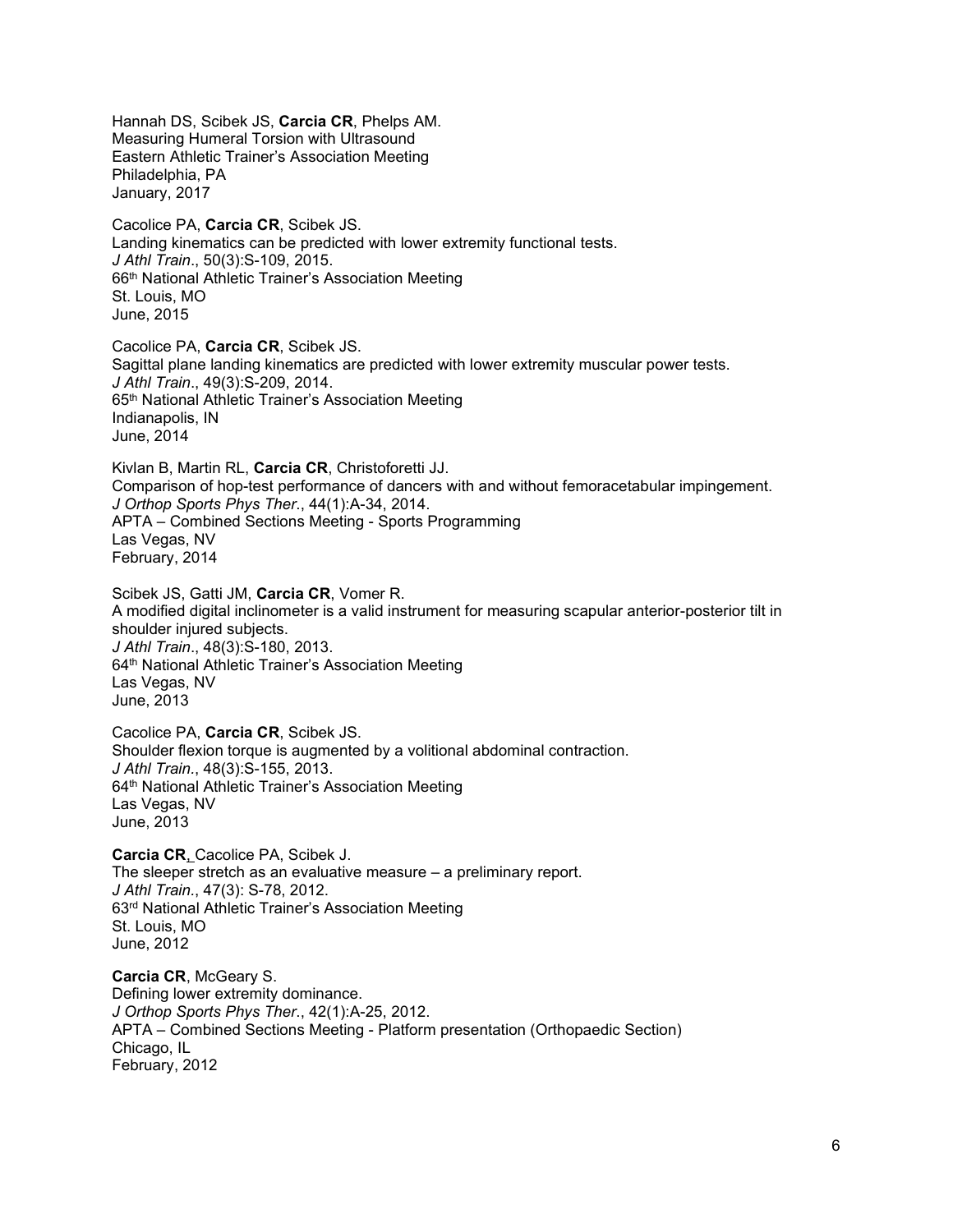**Carcia CR**, Scibek J. Management of acute calcific supraspinatus tendinopathy with therapeutic exercise: a case study. *J Orthop Sports Phys Ther*., 42(1):A-85, 2012. APTA – Combined Sections Meeting - Poster presentation (Orthopaedic Section) Chicago, IL February, 2012

Godges J, Martin RL, **Carcia CR**, Matheson JW Use of the ICF to develop practice guidelines for common musculoskeletal conditions: a progress update focusing on ankle and foot disorders APTA – Combined Sections Meeting - Orthopaedic Programming Chicago, IL February, 2012

Scibek JS, Gatti JM, **Carcia CR** Establishing a reliable method of measuring scapular anterior-posterior tilt. *J Athl Train.,* 45(3): S-136, 2011. 62nd National Athletic Trainer's Association Meeting New Orleans, LA June, 2011

**Carcia CR**, Bickford J, Scibek JS, Kivlan B, Langhans M The relationship between functional lower extremity strength and landing kinematics in competitive female athletes. *J Orthop Sports Phys Ther*., 40(1):A-100, 2010. APTA – Combined Sections Meeting - Poster presentation (Sports Section) San Diego, CA February, 2010

Martin RL, **Carcia CR** Achilles tendinopathy: clinical practice guidelines linked to the international classification of functioning, disability and health. *J Orthop Sports Phys Ther*., 40(1):A-55, 2010. APTA – Combined Sections Meeting. Poster presentation (Orthopaedic Section) San Diego, CA February, 2010

Lindenberg KM, **Carcia CR**, Martin RL, Burrows AM, Phelps AL. The influence of heel height on sagittal plane knee kinematics during landing in females. *J Orthop Sports Phys Ther*., 40(1):A-49, 2010. APTA – Combined Sections Meeting - Platform presentation (Sports Section) San Diego, CA February, 2010

Scibek JS**, Carcia CR**, Gatti JM. Comparison of tri-planar scapulohumeral rhythm in healthy shoulders during elevation in three planes. *J Athl Train.,* 44(3): S-77, 2009. 60<sup>th</sup> National Athletic Trainer's Association Meeting San Antonio, TX June, 2009

Scibek JS**,** Emory CM, Hart MM, **Carcia CR**. Validation of a new method for assessing scapular anterior-posterior tilt. Pennsylvania Athletic Trainers' Society Annual Meeting & Clinical Symposium Johnstown, PA June, 2009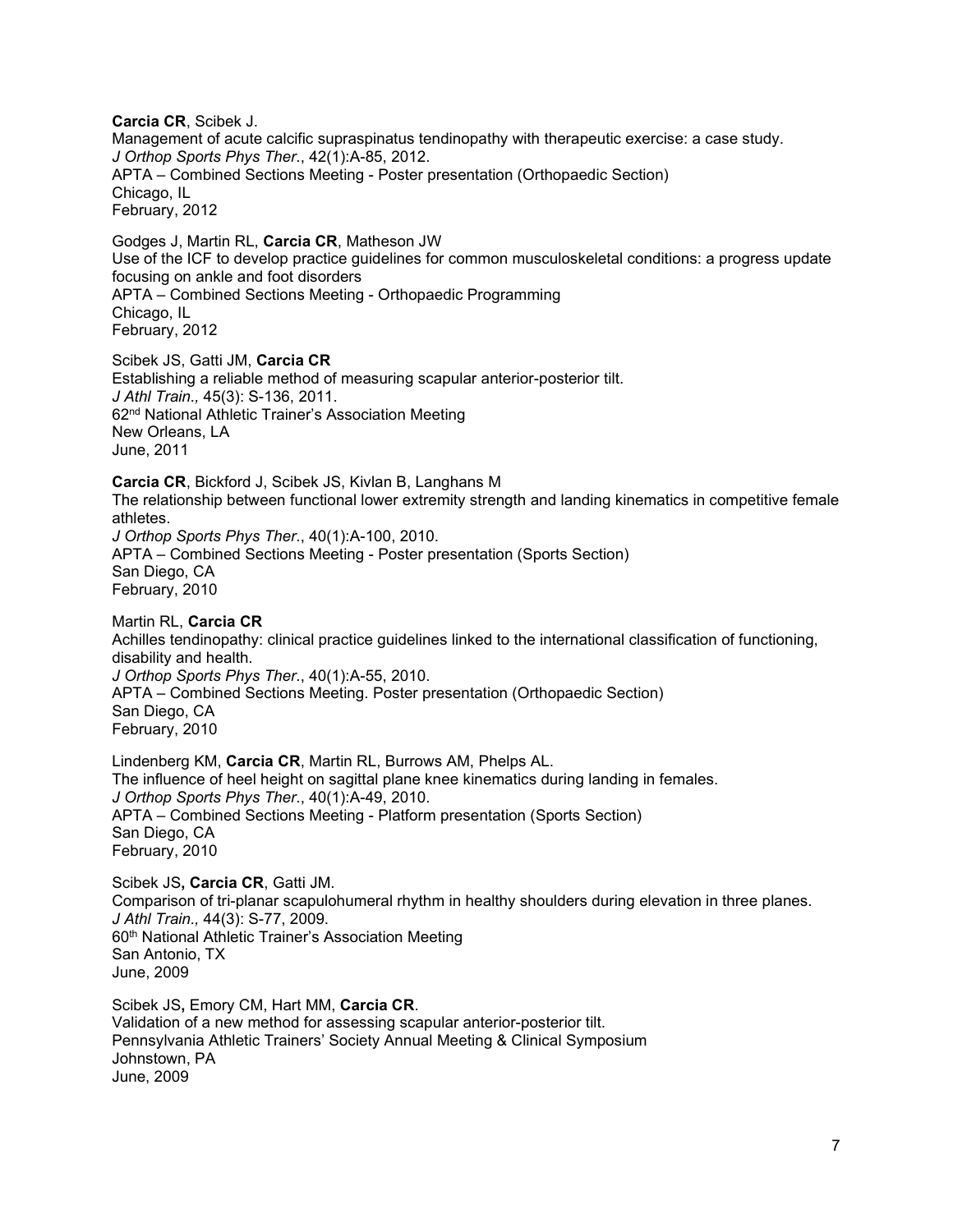Scibek JS**,** Emory CM, Hart MM, **Carcia CR**. Assessment of scapulohumeral rhythm with a modified digital inclinometer. Pennsylvania Athletic Trainers' Society Annual Meeting & Clinical Symposium Johnstown, PA June, 2009

Lindenberg KM, **Carcia CR** Footwear does not alter muscle response time following a weight bearing rotary perturbation ACL Research Retreat IV: The Gender Bias; Greensboro, NC April, 2008

**Carcia CR**, Drouin JM, Martin RL, Speigle J Evidence of validity for the foot and ankle ability measure (FAAM) in individuals with chronic ankle instability. *J Orthop Sports Phys Ther,* 37(1):A14-15, 2007. APTA - Combined Sections Meeting Boston, MA February, 2007

**Carcia CR**, Drouin JM, Houglum PA The influence of a foot orthotic on lower extremity transverse plane kinematics in collegiate female athletes with large navicular drop scores during landing. *J Orthop Sports Phys Ther*.; 37(2):A-17, 2007. ACL Research Retreat III– The Gender Bias Lexington, KY April, 2006 Drouin JM, **Carcia CR**, Houglum PA:

The effect of foot pronation on tibial and femoral rotation during single leg landing tasks in female collegiate athletes. Eastern Athletic Trainers' Association Meeting & Clinical Symposium Philadelphia, PA January, 2006

**Carcia CR**, Houglum PA: Prediction of tibial rotation during landing and hopping in females. *J Athl Train.,* 39(2):S-29, 2004. 55th National Athletic Trainer's Association Meeting Baltimore, MD June, 2004

Houglum PA, **Carcia CR**: Prefabricated orthotics decrease internal tibial rotation during hopping in females. *J Athl Train.,* 39(2):S-29, 2004. 55th National Athletic Trainer's Association Meeting Baltimore, MD June, 2004

Shultz SJ, **Carcia CR**, Perrin DH: Knee joint laxity affects muscle activation patterns at the knee prior to and following a weight-bearing perturbation. *J Orthop Sports Phys Ther.* 33(8):A-20, 2003. APTA - Combined Sections Meeting; Tampa FL February, 2003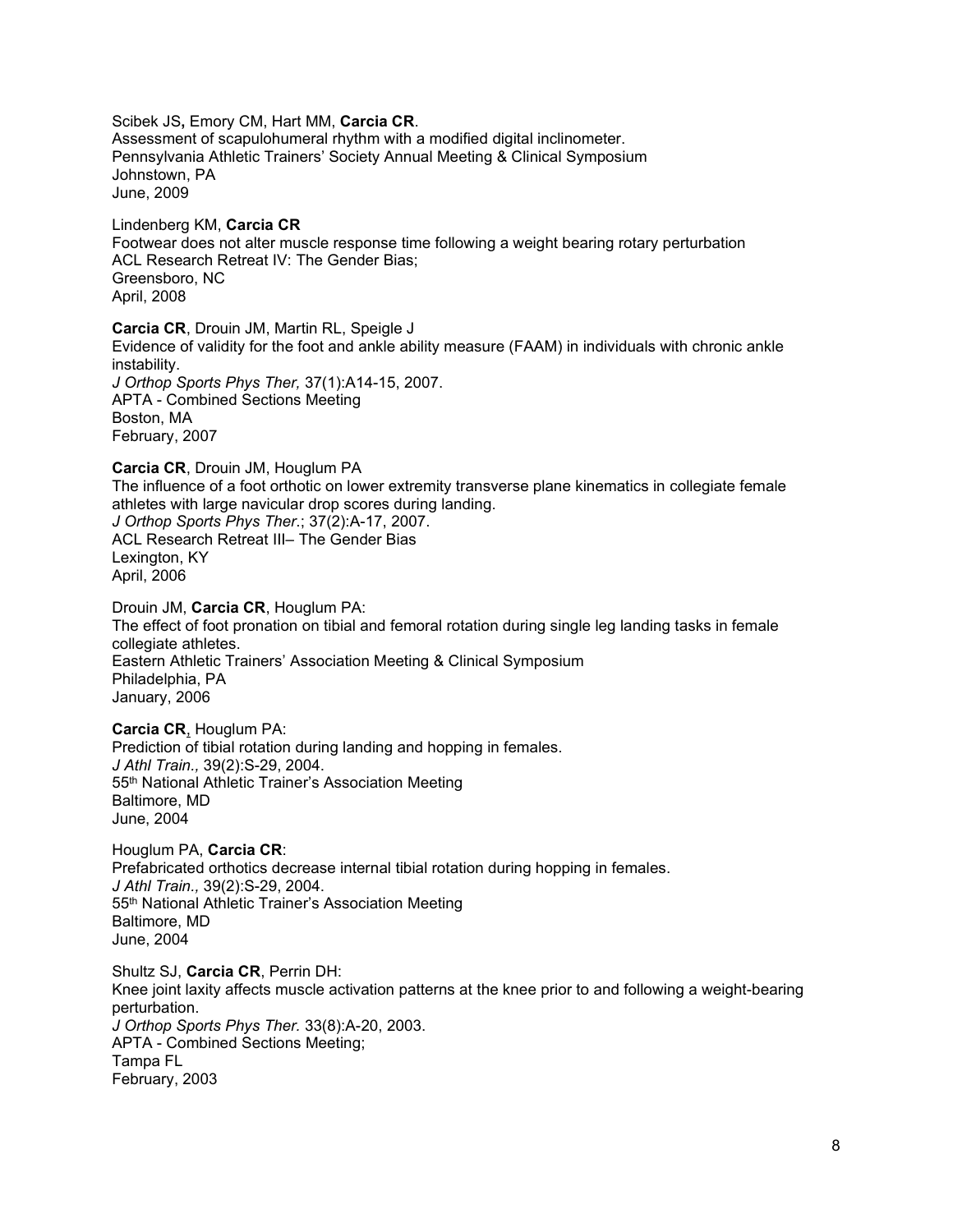**Carcia CR**, Shultz SJ, Granata KP, Gansneder BM, Perrin DH: Controlled anterior loading does not affect knee joint behavior across the menstrual cycle. *J Athl Train.* 38(2):S-14, 2003. 54<sup>th</sup> National Athletic Trainer's Association Meeting St. Louis, MO June, 2003.

Eggen JM, **Carcia CR**, Gansneder GM, Shultz SJ: Hip abductor fatigue affects knee motion during the landing phase of a drop jump. *J Athl Train.* 38(2):S-22, 2003. 54<sup>th</sup> National Athletic Trainer's Association Meeting St. Louis, MO June, 2003

Gross SM, **Carcia CR**, Gansneder BM, Shultz SJ: Rate of force affects stiffness but not displacement measures with the KT-2000. *J Athl Train.* 38(2):S-111, 2003. 54<sup>th</sup> National Athletic Trainer's Association Meeting St. Louis, MO June, 2003

Shultz SJ, Perrin DH, **Carcia CR**, Gansneder BM: Lower Extremity Alignment Effects Muscle Activation Patterns at the Knee Following a Weight-Bearing Perturbation. *J Athl Train.* 37(2):S-28, 2002. 53rd National Athletic Trainer's Association Meeting Dallas, TX June, 2002

Padua DA, Arnold BL, Perrin DH, **Carcia CR**, Granata KP Knee Landing angle and hopping frequency influence vertical leg stiffness, stiffness recruitment strategies and ground reaction force. *J Athl Train.* 37(2):S-26, 2002. 53rd National Athletic Trainer's Association Meeting Dallas, TX June, 2002

Shultz SJ, **Carcia CR**, Hargrave MD, Docherty CL Sex Differences in Muscle Activation Patterns and Peak Vertical Force During a Single Leg Forefoot Landing. *J Athl Train*., 37(2):S-19, 2002. 53rd National Athletic Trainer's Association Meeting Dallas, TX June, 2002

Padua DA, **Carcia CR**, Gansneder BM, Perrin DH, Arnold BL, Granata KP: Influence of fatigue on vertical leg stiffness and stiffness recruitment strategies in males and females. *Med Sci. Sports Exerc.* 34(5):S-101, 2002. 49<sup>th</sup> American College of Sports Medicine Annual Meeting St. Louis, MO May, 2002

Perrin DH, Shultz SJ, Sander TC, **Carcia CR**: Reliability of ligament compliance and tibial displacement measures obtained from two knee arthrometers*. Med Sci Sports Exer*., 34(5):S-147, 2002. 49th American College of Sports Medicine Annual Meeting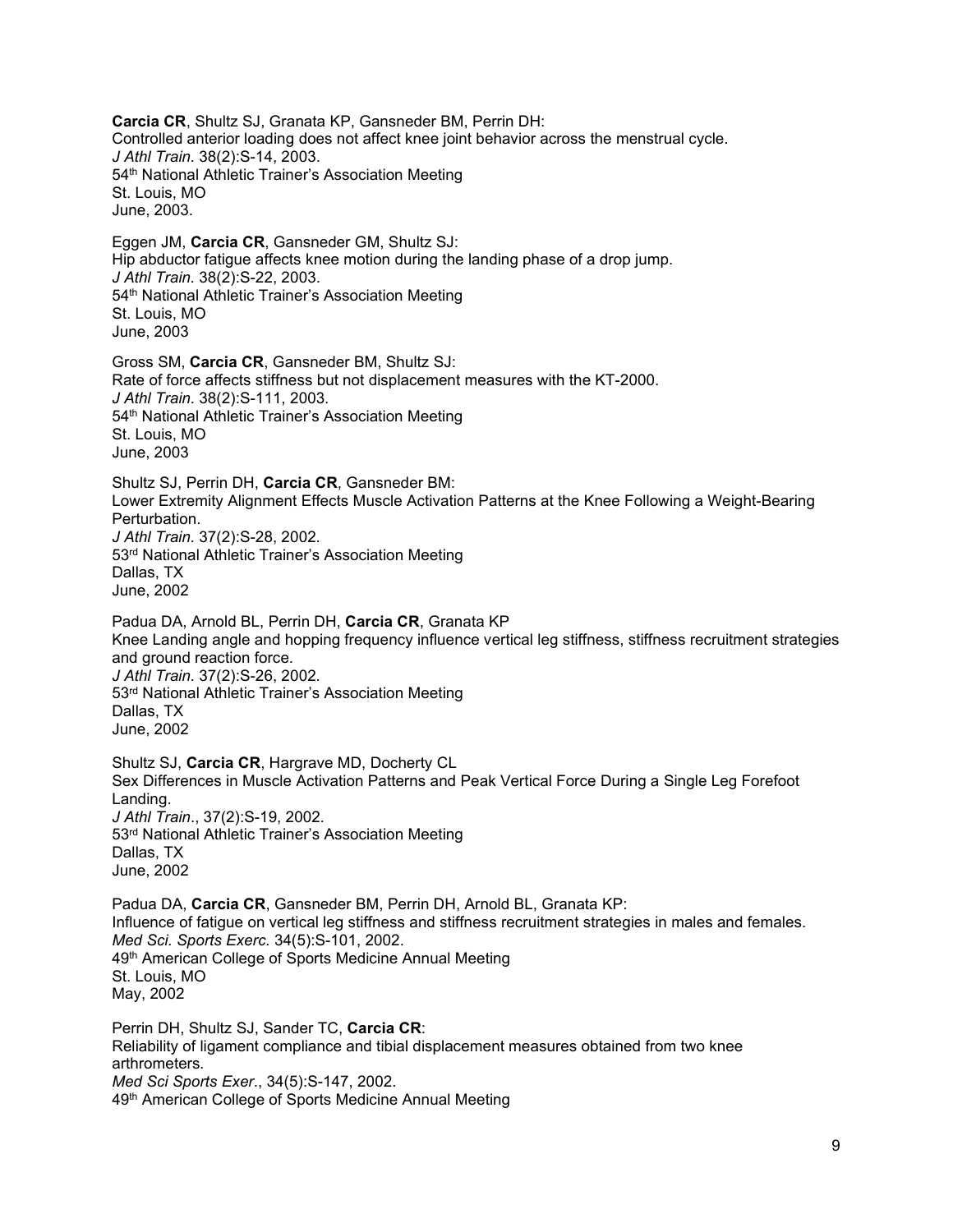St. Louis, MO May, 2002

Shultz SJ, Sander TC, **Carcia CR**, Perrin DH: Knee arthrometer measurement - consistency of slope and displacement as calculated by software that replaces radiography. *Med Sci Sports Exer.,* 34(5):S-147, 2002. 49<sup>th</sup> American College of Sports Medicine Annual Meeting St. Louis, MO May, 2002

Sander TC, Shultz SJ, **Carcia CR**, Perrin DH: Knee arthrometer measurement stability of anterior displacement and ligament compliance across repeated trials. *Med Sci Sports Exer*., 34(5):S-147, 2002. 49<sup>th</sup> American College of Sports Medicine Annual Meeting St. Louis, MO May, 2002

**Carcia CR**, Shultz SJ, Perrin DH: Neuromuscular recruitment at the knee following a functional perturbation at three knee flexion angles. *Med Sci Sports Exerc.* 33(5):S-89, 2001. American College of Sports Medicine Annual Meeting Baltimore, MD May, 2001

Shultz SJ, **Carcia CR**, Perrin DH: Performance consistency of response times following a lower extremity functional perturbation. *Med Sci Sports Exerc.* 33(5):S-89, 2001. American College of Sports Medicine Annual Meeting Baltimore, MD May, 2001

Padua DA, **Carcia CR**, Wilson SE, Granata KP: Lower extremity stiffness and stiffness recruitment strategies between males and females during hopping. *Med Sci Sports Exerc.* 33(5):S-283, 2001. American College of Sports Medicine Annual Meeting Baltimore, MD May, 2001

## **Funded/In Review Grant Activity:**

Eastern Athletic Trainer's Association (EATA) "Predicting Ground Reaction Forces From Practical Measures" P.I. – Cacolice PA; Co-Investigators – Carcia CR, Salacinski AJ, Selgrade BP Submitted January, 2021. Requested \$3377

NIH / National Institute of Arthritis and Musculoskeletal and Skin Diseases (RO3) "Effect of Foot Orthotics on Biomechanics During Landing"; 1 RO3 AR052055-01 C.R. Carcia – Principal Investigator; Requested \$100,000 (Direct) Submitted February, 2004; Priority Score = 170; Not Funded; Resubmitted February, 2005; Priority Score = 170; Not Funded.

Duquesne University - Faculty Development Fund '05 "Effect of Foot Orthotics on Biomechanics During Landing"; Carcia CR – Principal Investigator. Requested \$1,250. Funded May, 2005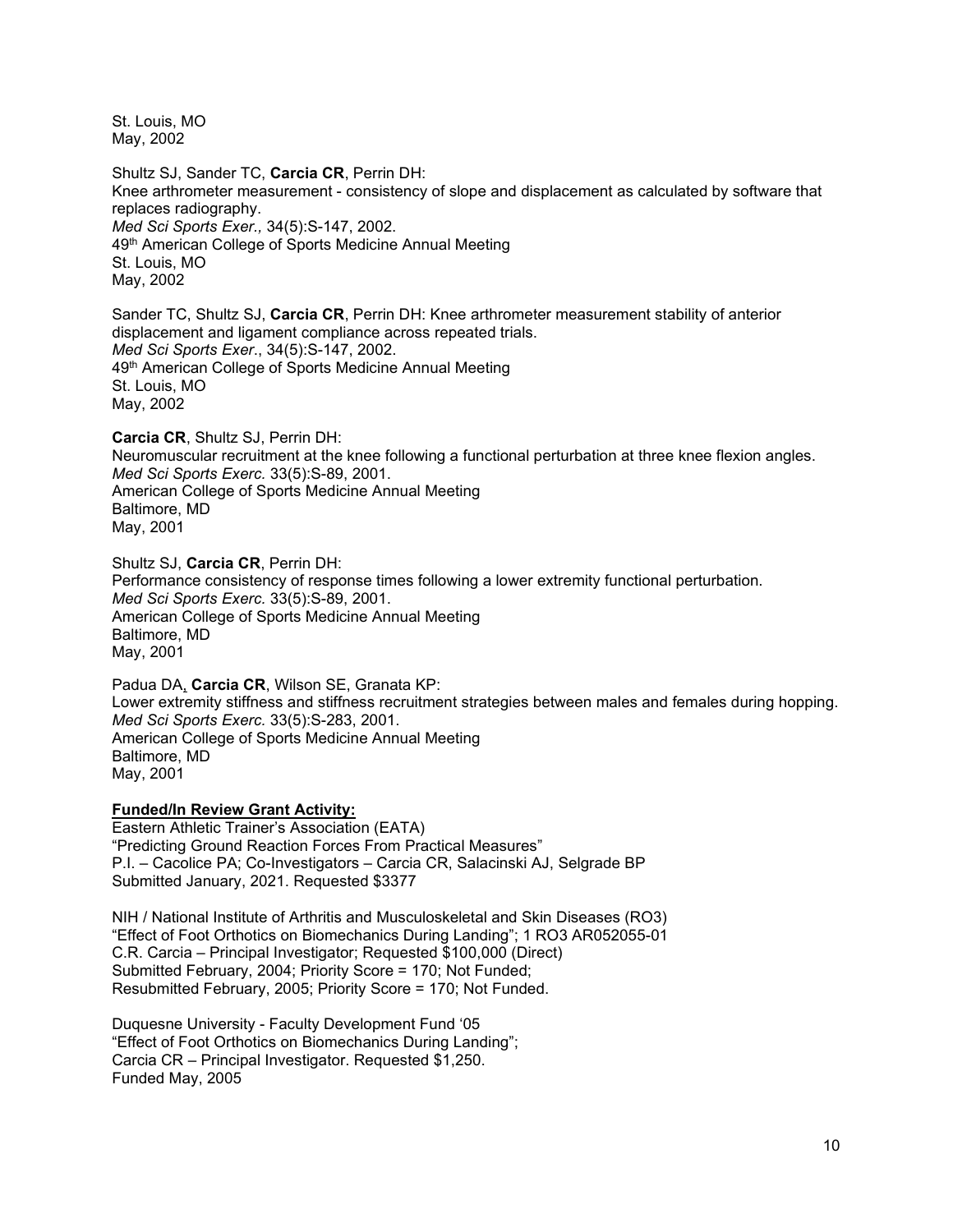The Aircast Foundation "The Effect of Foot Orthotics on Lower Extremity Kinematics and Kinetics During Hopping and Landing in Males and Females" Carcia CR – Principal Investigator. Requested \$100,000 (Direct) Pre-proposal submitted July, 2004 – Full proposal not requested

Women's Sport Foundation *Effect of controlled loading on knee ligament behavior across genders* Carcia CR – Principal Investigator Funded: Requested \$2,500; Awarded \$1,800 December, 2001

NIH / National Institute of Arthritis and Musculoskeletal and Skin Diseases (RO3) "Gender, Sex Specific Hormones and Anterior Cruciate Ligament Compliance" Carcia CR - Research Assistant, University of Virginia (Co-Principal Investigators; David H. Perrin, PhD, ATC & S.J. Shultz PhD, ATC). \$150,000 (Direct) Funded: September 2000 - August 2004

National Athletic Trainers' Association Research and Education Foundation "Effect of Lower Extremity Limb Alignment on Neuromuscular Activation Patterns" Carcia CR - Research Assistant; (Co-Principal Investigators: S.J. Shultz PhD, ATC & David H. Perrin PhD, ATC); University of Virginia. \$35,207 Funded: March 2000 - August 2002 Foundation for Physical Therapy "Promotion of Doctoral Studies II" Scholarship submission (\$15,000) in support of dissertation Recommended for funding\* May, 2001

## **Current/Active Research Activity:**

To identify gender specific risk factors related to anterior cruciate ligament (ACL) injuries and intervention strategies that are capable of reducing ACL injuries in the female athlete.

Elucidation of anatomical, biomechanical and muscular influences on shoulder kinematics.

Contributions to the review of general knowledge in orthopedics and sports medicine.

### **Membership in Scientific/Professional Organizations:**

American Physical Therapy Association (APTA) - #21289 Member 1989 – Present

APTA – Sports Section Member 1995 - Present

APTA – Orthopaedic Section Member 2010 – Present

APTA – Education Section Member 2013 - Present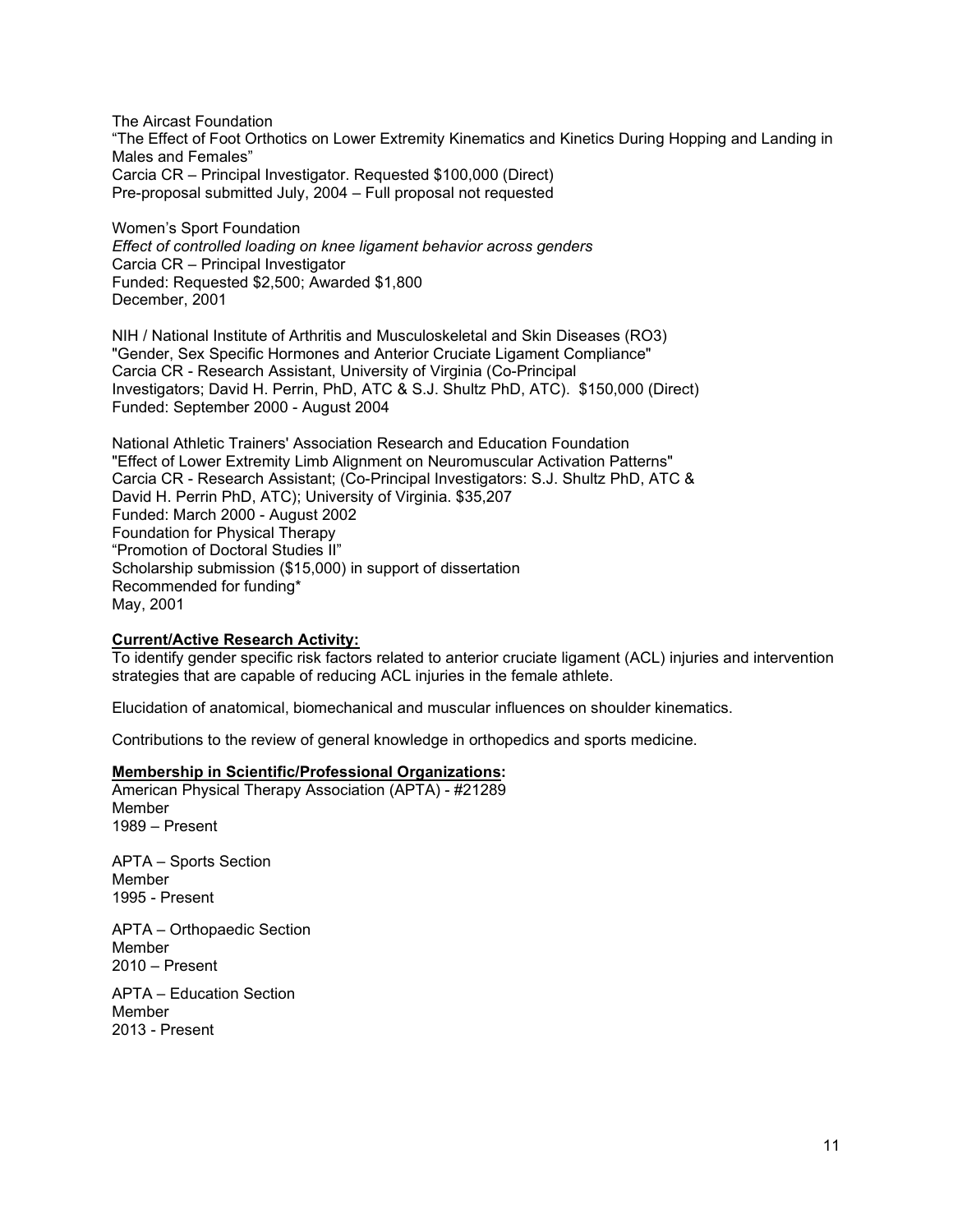**Consultative and Advisory Positions Held:**

Editorial Board Member Journal of Athletic Training January 2010 – Present Associate Editor Orthopaedic Physical Therapy Practice Orthopaedic Section of the APTA LaCrosse, WI March 2014 – March 2016 Subject Matter Expert (SME) Monograph Reviewer "Biomechanics of the Foot & Ankle for the Physical Therapist" – Jeff Houck Orthopaedic Section APTA 2012 Subject Matter Expert (SME) Monograph Reviewer "Exercise Progressions for the Foot & Ankle" – Clarke Browne (2/2012) Orthopaedic Section APTA 2012 Subject Matter Expert (SME) Monograph Reviewer "Adult Acquired Flat Foot Disorders" – Brandon Crim & Dane Wukich (9/2011) Orthopaedic Section APTA 2012 External Reviewer for PhD program in PT Nova SouthEastern University January, 2012

APTA appointed reviewer American Orthopaedic Society for Sports Medicine Clinical Guideline on Achilles Rupture/Repair 2009

APTA - Orthopaedic Section Abstract Reviewer for Combined Sections Meeting 2007 – Present

Advisory Board Member Siena Heights University Transitional DPT program August 2005 – January 2006

Manuscript/Peer reviewer for the: International Journal of Sports Physical Therapy; Journal of Applied Biomechanics; Journal of Athletic Training; Journal of Sport Rehabilitation; Physiotherapy Theory and Practice; Sports Health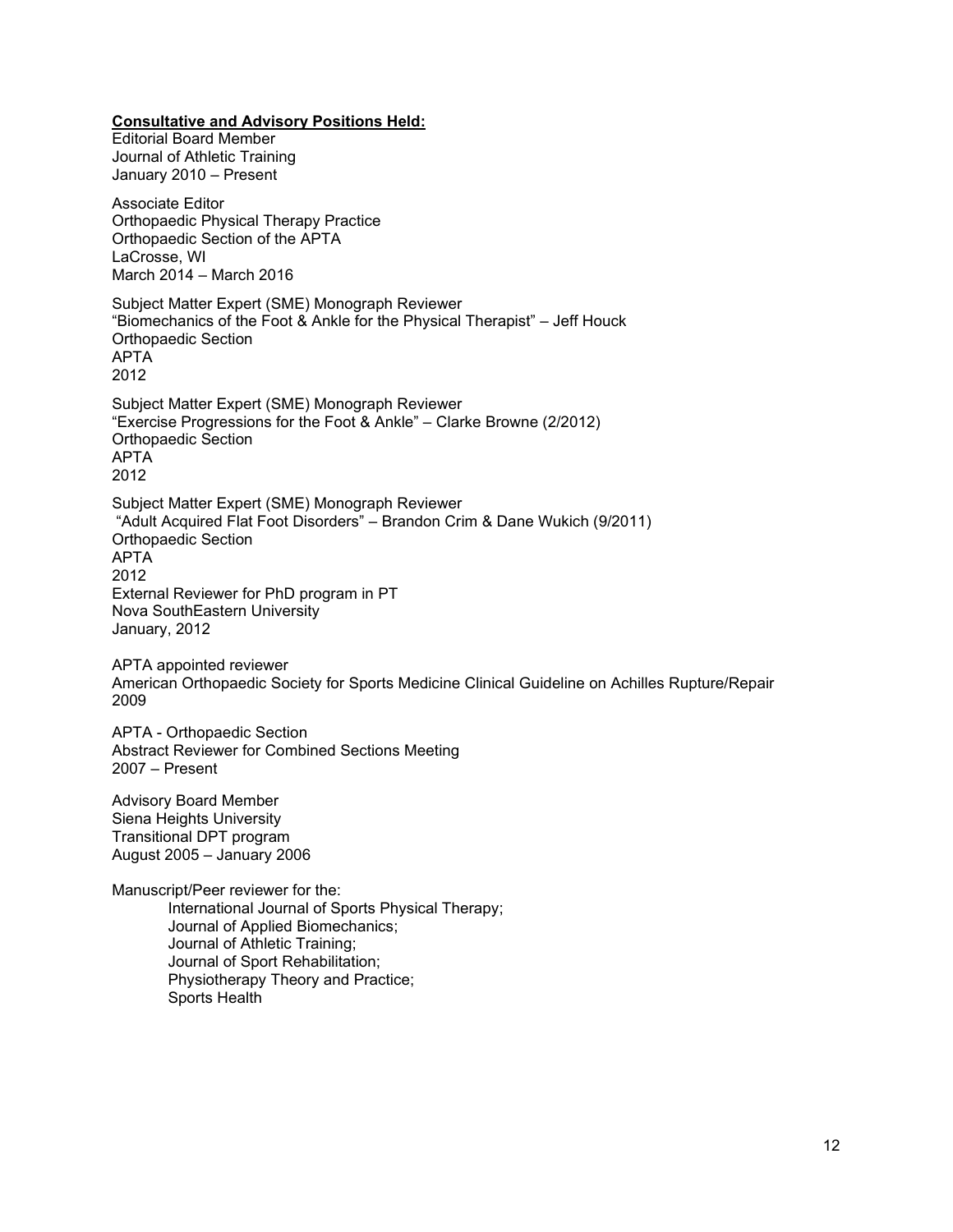Dissertation/ Thesis Committee Member Duquesne University John G. Rangos Sr., School of Health Sciences Candidate: Lindsay Carroll Degree: Ph.D in Rehabilitation Science Dissertation: Gluteus Medius and Maximum activity during the Single Leg Squat Test in Patients with Chronic Ankle Instability Role: Member Graduation: Anticipated August, 2021

Duquesne University John G. Rangos Sr., School of Health Sciences Candidate: Daniel Hannah Degree: Ph.D in Rehabilitation Science Dissertation: Humeral Retroversion, ROM & Strength Adaptations in Tennis Players Role: Member Graduation: August, 2019

Duquesne University John G. Rangos Sr., School of Health Sciences Candidate: Paul A. Cacolice Degree: Ph.D. in Rehabilitation Science Dissertation: Ground Reaction Forces are Predicted with Functional & Clinical Tests in a Healthy Collegiate Population Role: Chair Graduation: August, 2015

Duquesne University John G. Rangos Sr., School of Health Sciences Candidate: Benjamin R. Kivlan Degree: Ph.D. in Rehabilitation Science Dissertation: The Effect of ASTYM on Treatment of Muscle Performance Role: Member Graduation: December, 2014

Duquesne University John G. Rangos Sr., School of Health Sciences Candidate: Kelly M. Lindenberg Degree: Ph.D. in Rehabilitation Science Dissertation: The Influence of Heel Height on Sagittal Plane Knee Kinematics During Landing Tasks in Recreationally Active Collegiate Females Role: Chair Graduation: December, 2009

## **Honors and Awards:**

Dean's Awards for Faculty Excellence – Scholarship Rangos School of Health Sciences Duquesne University May 2008

Dean's Awards for Faculty Excellence – Teaching Rangos School of Health Sciences Duquesne University May 2006